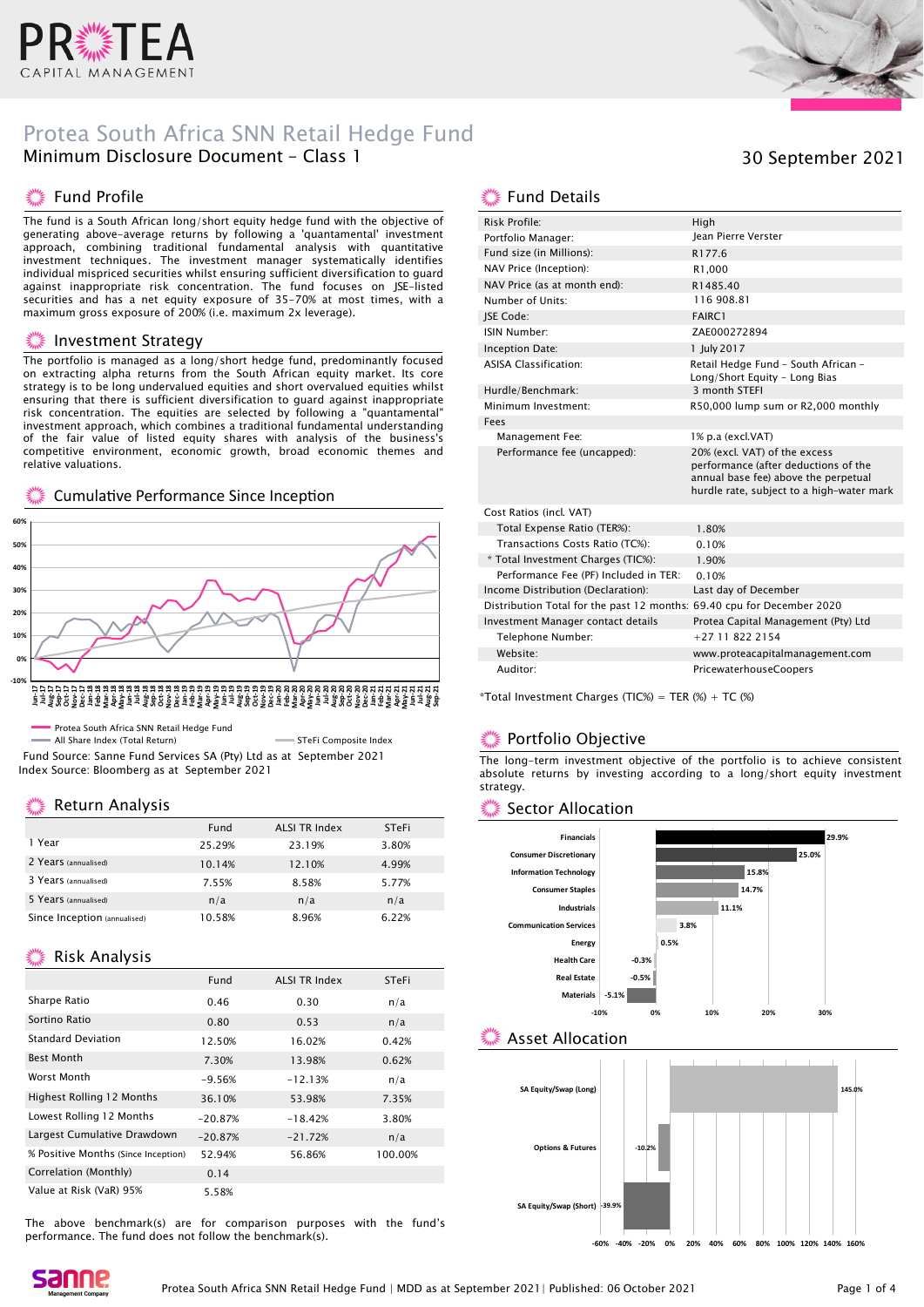



### Minimum Disclosure Document - Class 1 Protea South Africa SNN Retail Hedge Fund

30 September 2021

#### Increase in NAV Attributable to Investors

|      | lan          | Feb           | Mar      | Apr      | Mav      | Jun         | Jul      | Aua      | Sep      | Oct      | Nov      | Dec      | Total  |
|------|--------------|---------------|----------|----------|----------|-------------|----------|----------|----------|----------|----------|----------|--------|
| 2017 |              |               |          |          |          |             | $-0.62%$ | $-1.02%$ | $-3.21%$ | 2.37%    | $-3.80%$ | 7.27%    | 0.58%  |
| 2018 | 3.00%        | 4.92%         | 0.46%    | $-0.42%$ | $-0.23%$ | 2.43%       | 6.52%    | $-2.59%$ | 6.92%    | $-1.13%$ | 3.01%    | $-0.38%$ | 24.35% |
| 2019 | $-3.08%$     | .28%          | .24%     | 5.83%    | $-0.10%$ | $-4.22%$    | $-0.29%$ | $-2.30%$ | .11%     | $-0.64%$ | 3.78%    | $-0.42%$ | 3.80%  |
| 2020 | .29%<br>$-1$ | '.99%<br>$-7$ | $-9.56%$ | $-0.45%$ | 3.57%    | 74%         | 0.17%    | 2.37%    | 6.71%    | 7.30%    | 2.64%    | $-0.70%$ | 3.11%  |
| 2021 | 2.09%        | $-3.65%$      | 5.95%    | 2.10%    | 5.06%    | .66%<br>- 1 | 2.28%    | .95%     | $-0.04%$ |          |          |          | 14.57% |

\*The inception date for the portfolio is 1 July 2017. The portfolio has been transitioned under CISCA regulations on 1 July 2017 and has since been managed as a regulated product. The annualized total return is the average return earned by an investment each year over a given time period, since date of the launch of the fund. Actual annual figures are available from the manager on request. The highest and lowest 1 year returns represent the highest and lowest actual returns achieved during a 12 month rolling period year since the original launch date of the portfolio. The performance figures given show the yield on a Net Asset value ("NAV") basis. The yield figure is not a forecast. Performance is not guaranteed and investors should not accept it as representing expected future performance. Individual investor performance may differ as a result of initial fees, time of entry/actual investment date, date of reinvestment, and dividends withholding tax. Performance is calculated for a lump sum investment on a Net Asset Value basis. The performance figures are reported net of fees with income reinvested. Jean Pierre Verster took over as portfolio manager since inception of the fund.

Please note that Protea South Africa SNN Retail Hedge Fund was previously known as Fairtree Protea Equity Long Short SNN Retail Hedge Fund, name change effective 13 June 2019.

### Market Commentary

The fund was flat for the month of September, while the FTSE/JSE All-Share Total Return Index dropped by 3.1%. In terms of our sub-strategies, Longs contributed 1.8% to the fund's return, Shorts detracted 2%, while Special Situations and Options chipped in marginal gains.

Our top five Longs for the month were a chemicals group, an investment holding company, a motor vehicle distributor, an information technology company and a company operating in the fast-moving consumer goods sector. Our five worst-performing Longs were two global internet groups, a diversified materials company, a bank and a logistics company. The commodity sector was under significant pressure in September, with the FTSE/JSE Resources Index dropping by 12.3% (down 9.4% after taking dividends into account). We have very little exposure to this sector currently.

Our three most profitable Shorts for the month were two retailers and a commercial services group. Our worst-performing Shorts were a pharmaceutical company, an investment holding company and an insurer. Short-selling (in general) has been difficult over the past year as cheap money has kept mediocre companies afloat, but it seems like the tide is turning.

Special Situations made another positive contribution. We hold more arbitrage positions currently than at any point in the fund's history. This causes our net exposure to seem significantly higher than what it is on a beta-adjusted basis. Options made a small gain as our September hedges expired in the money.

Thank you for your continued support.

Please Note: The above commentary is based on reasonable assumptions and is not guaranteed to occur.

### Portfolio Valuation & Transaction Cut-Off

To invest in the portfolio, e-mail ProteaCapital@sannegroup.co.za.

The portfolio is valued daily. The transaction cut-off time is 14:00pm on a business day. Investor instructions received after 14:00pm shall be processed the following business day.

### Risk Profile

|  | Risk Level: | Low | -Medium<br>∟OW | Medium | .<br>-Hiah<br>Med | Hig |
|--|-------------|-----|----------------|--------|-------------------|-----|
|--|-------------|-----|----------------|--------|-------------------|-----|

The risk category shown is not guaranteed and may change over time. The lowest category does not mean the investment is risk free. There may be other special areas of risk relating to the investment including liquidity risk, credit risk, market risk, and settlement risk. Sanne Management Company (RF) (Pty) Ltd, ("the manager"), and the investment manager do not render financial advice. Our risk indicator does not imply that the portfolio is suitable for all types of investors. You are advised to consult your financial adviser.

### Total Expense Ratio

A higher TER does not necessarily imply a poor return, nor does a low TER imply a good return. The current TER may not necessarily be an accurate indication of future TER's. Transaction Costs are a necessary cost in administering the financial product and impacts financial product returns. It should not be considered in isolation as returns may be impacted by many other factors over time including market returns, the type of financial product, the investment decisions of the investment manager and the TER.

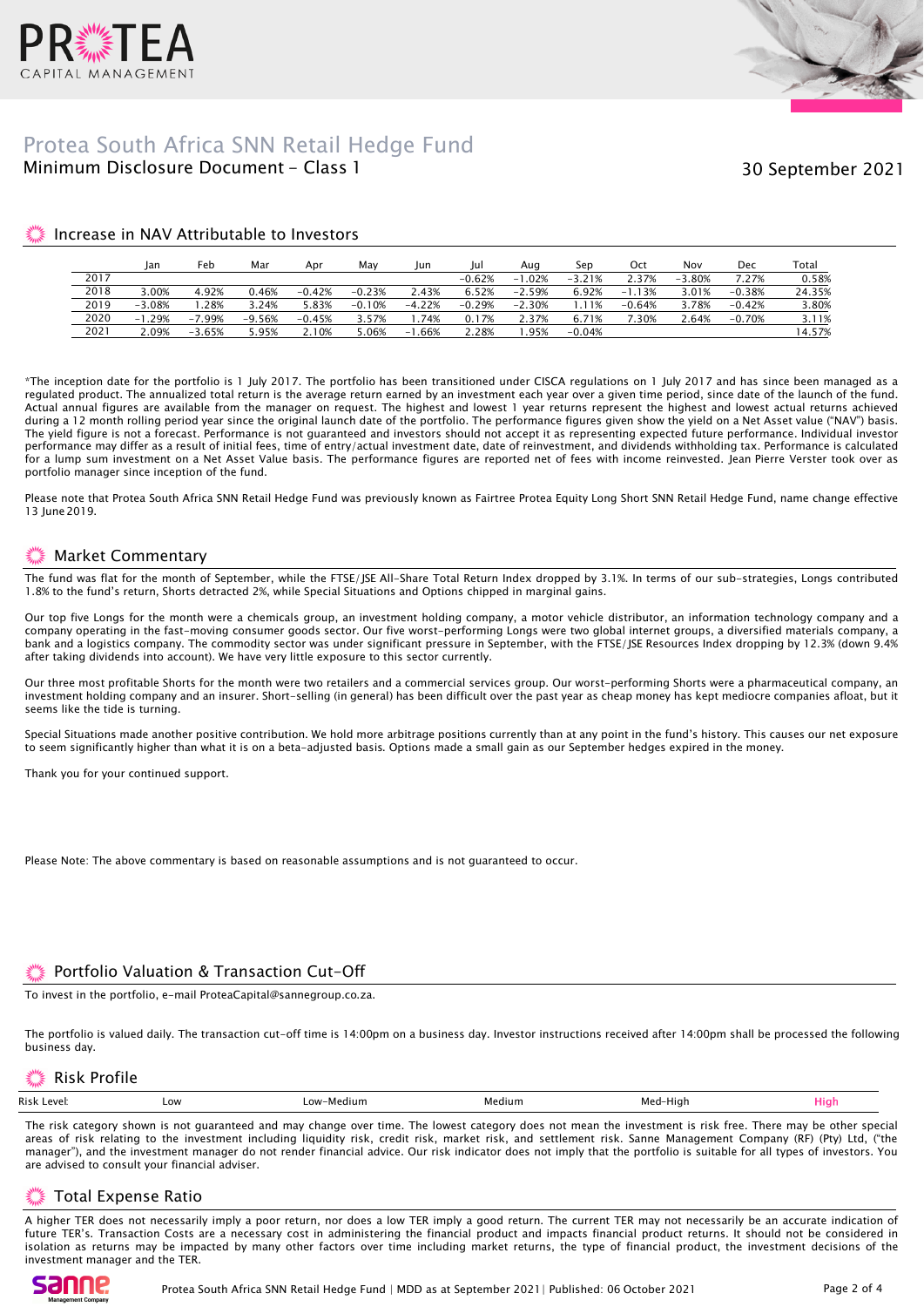

## Protea South Africa SNN Retail Hedge Fund



### Minimum Disclosure Document – Class 1 30 September 2021

 $\mathbb{R}^{\mathbb{N}\times \mathbb{Z}}$  Eund Dick

| FUND RISK                          |                                                                                                                                                                                                                                                                                                                                                                                                                                                                                                                                |
|------------------------------------|--------------------------------------------------------------------------------------------------------------------------------------------------------------------------------------------------------------------------------------------------------------------------------------------------------------------------------------------------------------------------------------------------------------------------------------------------------------------------------------------------------------------------------|
| Leverage Risk:                     | The Fund borrows additional funds, trades on margin or performs short sale trades to amplify investment decisions. This means that the<br>volatility of a hedge fund portfolio can be many times that of the underlying investments due to leverage on a fund.                                                                                                                                                                                                                                                                 |
| Derivative Risk:                   | Derivative positions are financial instruments that derive their value from an underlying asset. Derivatives are exposed to implicit leverage<br>which could result in magnified gains and/or losses on the portfolio.                                                                                                                                                                                                                                                                                                         |
| <b>Counterparty Credit</b><br>Risk | Counterparty risk is a type of credit risk and is the risk of default by the counterparty associated with trading derivative contracts. An<br>example of counterparty credit risk is margin or collateral held with a prime broker.                                                                                                                                                                                                                                                                                            |
| <b>Volatility Risk:</b>            | Volatility refers to uncertainty and risk related to size of change of an instrument or portfolio. It is a statistical measure of the dispersion<br>of returns for a given security or market index. Volatility is proportional to the directional exposure of a portfolio and is measured by<br>Value at risk (VaR) which is a statistical technique used to measure and quantify the level of volatility.                                                                                                                    |
| Concentration and<br>Sector Risk:  | A large proportion of total assets invested in specific assets, sectors or regions. Concentrated positions or concentrated sectors in a<br>portfolio will material impact the returns of the portfolio more so than diversified portfolios.                                                                                                                                                                                                                                                                                    |
| Correlation Risk:                  | A measure that determines how assets move in relation to each other. Correlation risk arises when the correlation between asset-classes<br>change. Correlation risk also arises when the correlation within an asset-class changes. Examples of correlation within asset classes<br>include equity pairs trading, fixed income curve trading and commodities pairs trading.                                                                                                                                                    |
| Equity Risk:                       | Applies to investment in shares or derivatives based on shares. The market price of shares varies depending on supply and demand of the<br>shares. Equity risk is the risk of loss due to the drop in the market price of shares. Equity risk can either be systematic risk which is risk<br>to the entire market based on political and economic indicators or unsystematic risk which is company specific and includes risk relating<br>to company profits, future prospects and general consensus on the company or sector. |
| Currency/Exchange<br>Rate Risk:    | Assets of a fund may be denominated in a currency other than the Base Currency of the fund and changes in the exchange rate between<br>the Base Currency and the currency of the asset may lead to a depreciation of the value of the fund's assets as expressed in the Base<br>Currency.                                                                                                                                                                                                                                      |
| Glossary                           |                                                                                                                                                                                                                                                                                                                                                                                                                                                                                                                                |
| Net Asset Value (NAV)              | Means net asset value, which is the total market value of all assets in a portfolio including any income accruals and less and deductible<br>expenses such as audit fees, brokerage and service fees.                                                                                                                                                                                                                                                                                                                          |
| Annualised Return:                 | Is the weighted average compound growth rate over the performance period measured.                                                                                                                                                                                                                                                                                                                                                                                                                                             |
| Highest & Lowest Return            | The highest and lowest rolling twelve-month performance of the portfolio since inception.                                                                                                                                                                                                                                                                                                                                                                                                                                      |
| Total Expense Ratio (TER)          | Reflects the percentage of the average Net Asset Value (NAV) of the portfolio that was incurred as charges, levies and fees related to<br>the management of the portfolio. A higher TER does not necessarily imply a poor return, nor does a low TER imply a good return. The<br>current TER cannot be regarded as an indication of future TER's.                                                                                                                                                                              |
| Transaction Costs (TC)             | Is the percentage of the value of the Fund incurred as costs relating to the buying and selling of the Fund's underlying assets.<br>Transaction costs are a necessary cost in administering the Fund and impacts Fund returns.                                                                                                                                                                                                                                                                                                 |
| Total Investment Charge<br>(TIC)   | Should not be considered in isolation as returns may be impacted by many other factors over time including market returns, the type<br>of Fund, investment decisions of the investment manager.                                                                                                                                                                                                                                                                                                                                |
| Total Investment Charges<br>(TIC%) | = TER (%) + TC (%): The Total Investment Charges (TIC), the TER + the TC, is the percentage of the net asset value of the class of the<br>Financial Product incurred as costs relating to the investment of the Financial Product. It should be noted that a TIC is the sum of two<br>calculated ratios $(TER+TC)$ .                                                                                                                                                                                                           |
| Leverage/Gearing:                  | The use of securities, including derivative instruments, short positions or borrowed capital to increase the exposure beyond the<br>capital employed to an investment.                                                                                                                                                                                                                                                                                                                                                         |
| Alpha                              | Denoted the outperformance of the fund over the benchmark.                                                                                                                                                                                                                                                                                                                                                                                                                                                                     |
| Sharpe Ratio                       | The ratio of excess return over the risk-free rate divided by the total volatility of the portfolio.                                                                                                                                                                                                                                                                                                                                                                                                                           |
| Sortino Ratio:                     | The ratio of excess return over the risk-free rate divided by the downside deviation of the portfolio.                                                                                                                                                                                                                                                                                                                                                                                                                         |
| Standard Deviation:                | The deviation of the return of the portfolio relative to its average.                                                                                                                                                                                                                                                                                                                                                                                                                                                          |
| Drawdown:                          | The greatest peak to trough loss until a new peak is reached.                                                                                                                                                                                                                                                                                                                                                                                                                                                                  |
| Correlation                        | A number between -1 and 1 indicating the similarity of the dispersion of returns between the portfolio and another asset or index<br>with 1 being highly correlated, $-1$ highly negatively correlated and 0 uncorrelated.                                                                                                                                                                                                                                                                                                     |
| Value at Risk (VaR)                | Value at risk is the minimum loss percentage that can be expected over a specified time period at a predetermined confidence level.                                                                                                                                                                                                                                                                                                                                                                                            |